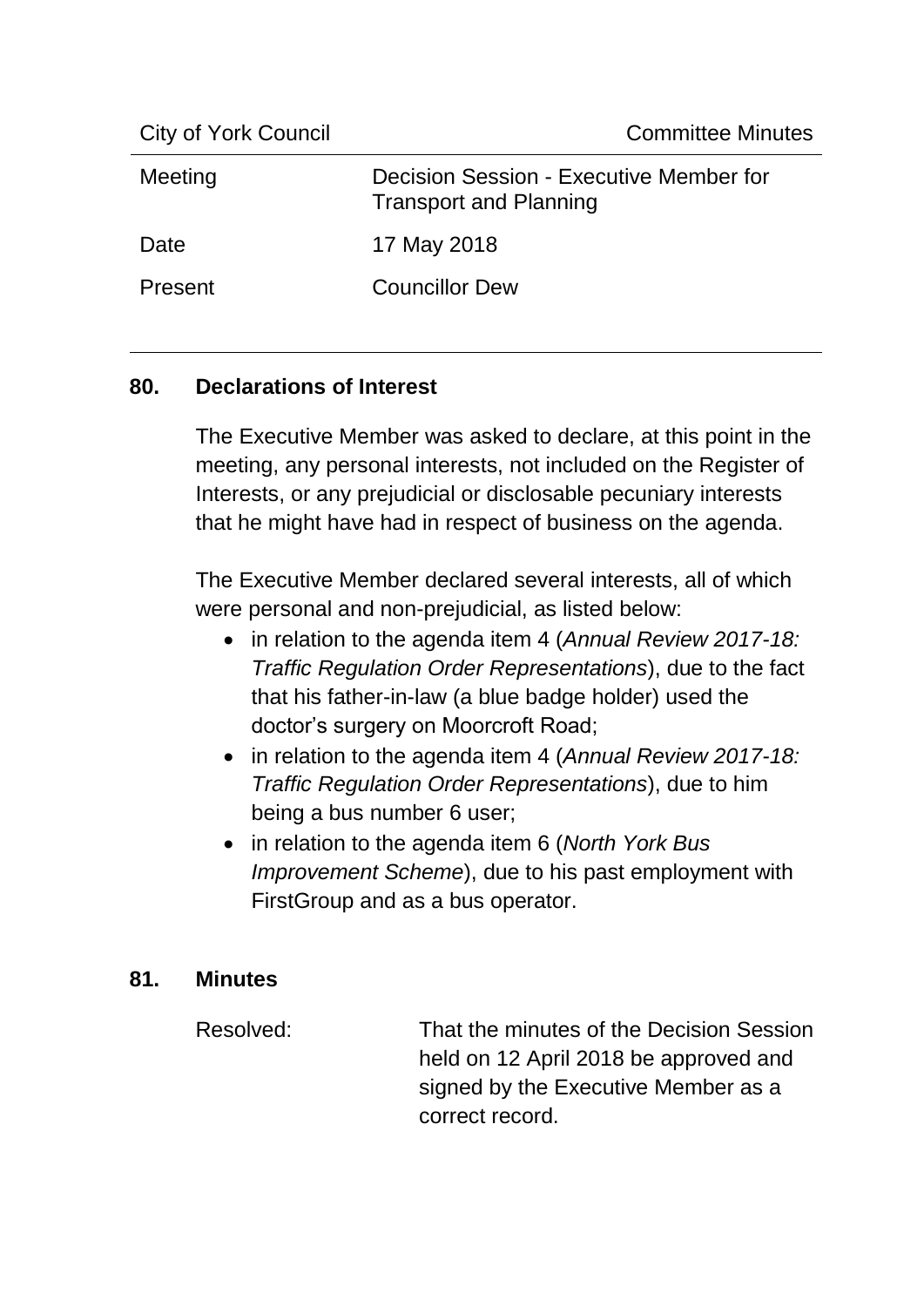## **82. Public Participation**

It was reported that there had been ten registrations to speak at the meeting under the Council's Public Participation Scheme. Additional speakers had been put on the waiting list and encouraged to send written representations published as a supplement to the agenda. Subject to time for public participation not exceeding 30 minutes in total, the Executive Member made the decision to let all the registered participants speak during the meeting.

Dave Lane spoke in relation to the agenda item 4 (*Annual Review 2017-18: Traffic Regulation Order Representations*) in his capacity as a local resident. He objected to the proposed Traffic Regulation Order (TRO) on Dodson Terrace/Barlow Street, referring to the high parking pressure in the vicinity. He highlighted that numerous objections to the proposal had been received and that there was already a shortfall of parking spaces in the area. He noted that the proposal would remove ten additional parking spaces which would considerably increase the shortfall.

Mark Ibbotson, a local business owner, also spoke in relation to the agenda item 4, talking in favour of the restrictions at Clifton Moor Industrial Estate. He reported the following supporting reasons:

- the width of the roads in the estate, which was not wide enough for cars to park on both sides;
- the fact that people who parked their cars in the estate were not local residents or workers;
- the fact that the parked cars made the road inaccessible, which resulted with local businesses suffering due to loss of trade.

Glen Allan then spoke in relation to the agenda item 4 in his capacity as a local resident. He objected to the TRO on Geldof Road which would result with him and his wife having to park some distance away. He explained that this was not feasible due to his health and potential difficulties with his car insurance.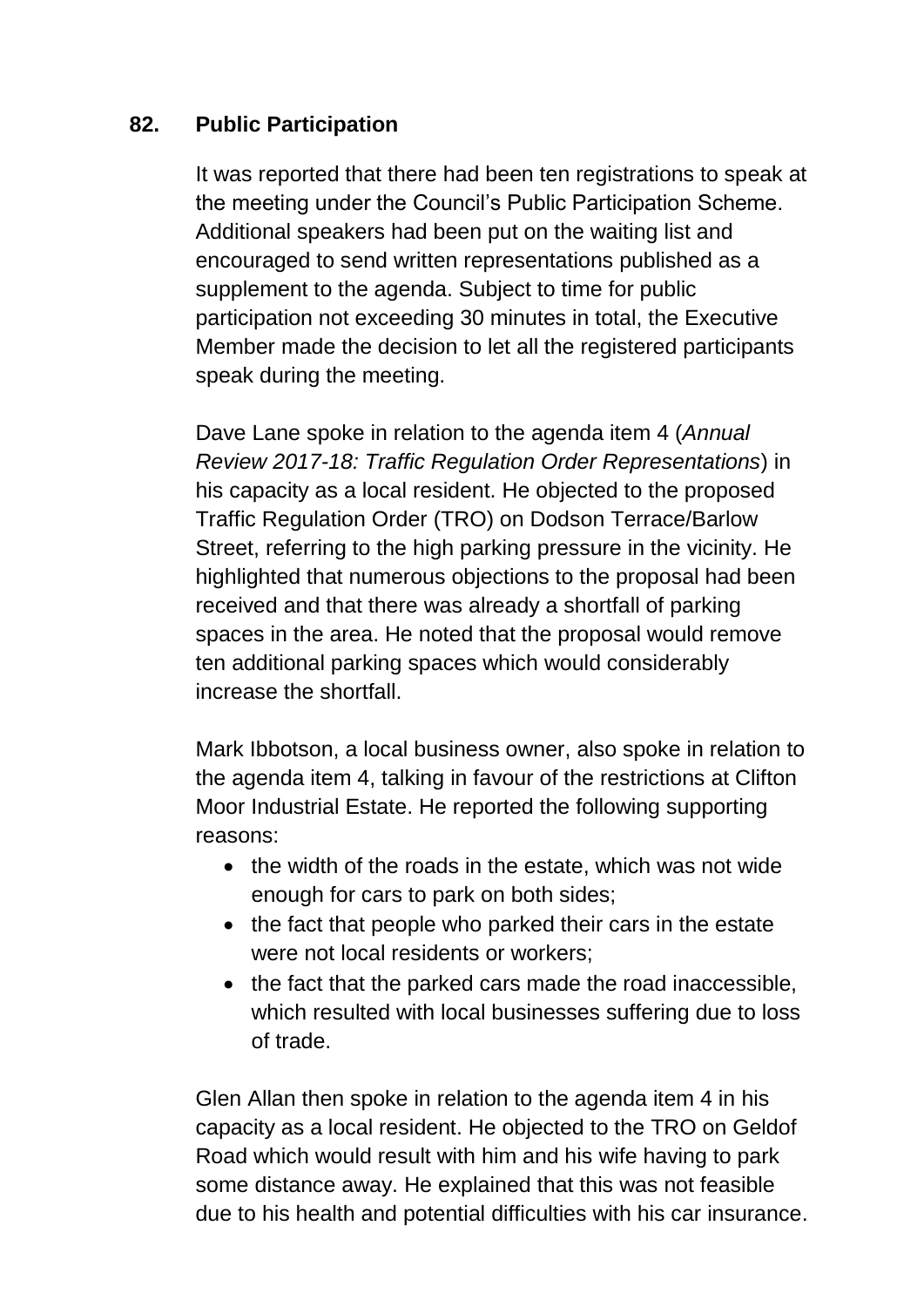Mr Hearn, a local resident, also spoke in relation to the agenda item 4, objecting to some of the proposals on waiting restrictions on Melrosegate. He called for the proposal's extension up to Alcuin Avenue, including double lines on both sides of the road. He highlighted that, due to the cars parking at both sides of Melrosegate, traffic often needed to go down the pavements and the emergency services were sometimes not able to efficiently navigate through the road. He also added that the car obstruction created danger for cyclists and children coming out of the nearby field.

Cllr D'Agorne then spoke in relation to item 4 of the agenda, supporting the TRO on Barbican Mews and Farrar Street. He also spoke about item 6 (*North York Bus Improvement Scheme*), emphasising the following:

- future needs of residents moving to the Nestlé South development should be looked at;
- increase of car movement in the network area could result with further journey delays:
- anything that could discourage cyclists from the North York zone should be avoided;
- displacement of bus stops should not take place unless the proposed locations were more convenient for users;
- new bus lanes could be considered as part of the scheme;
- re-modelling the junction near the Union Chapel could be considered as part of the scheme.

Nick Irish, a local resident, registered to speak against the proposals in relation to the agenda item 5 (*Lumley Road/St Luke's Grove Ward Committee Scheme, Parking Restrictions – TRO*), due to no appropriate parking available outside his property should the proposal be approved. However, he clarified that the new proposal accounted for his concerns and thanked the Officer for his work on that.

Martin Davies, a local resident, then spoke in relation to item 5 of the agenda, relaying concerns that the residents had not been consulted about the TRO proposal in 2016. He described recent incidents on St Luke's Grove, including occurrences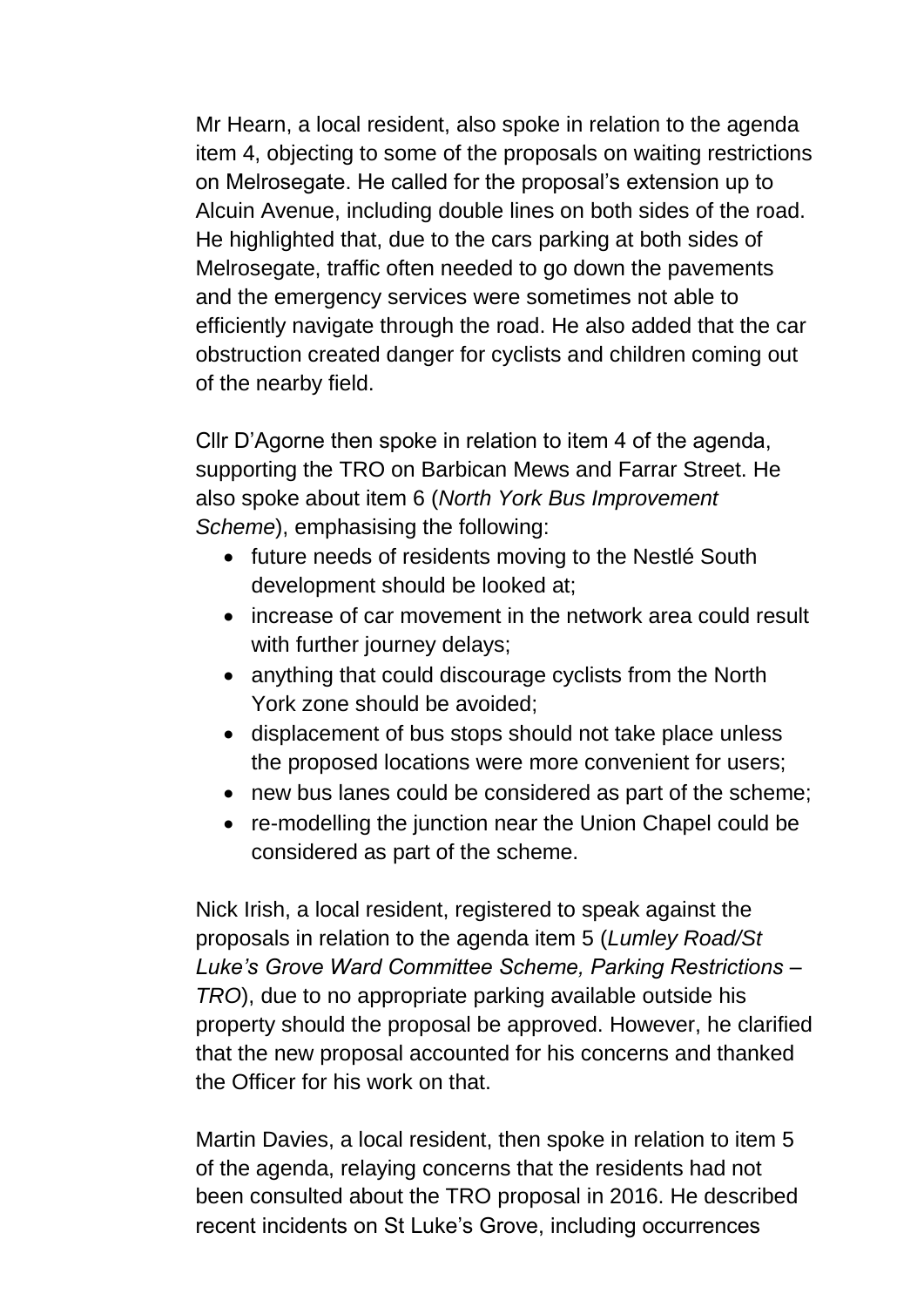where emergency services were not able to reach a resident with deteriorating health condition as well as the delayed waste collection. He called for an adoption of the Residents' Parking Scheme on St Luke's Grove, including appropriate bollard protections.

Cllr Craghill registered to speak about item 6 of the agenda (*North York Bus Improvement Scheme*), querying whether the current proposal would make substantial difference to the North York zone. She reiterated the need to fully explore the proposal by means of public consultations and suggested inclusion of the following in the bus improvement scheme:

- bus lanes, bus gates and other measures such as green time facility, which would give buses the priority over other traffic;
- ways of implementing high-frequency service buses for the Nestlé South development;
- more detailed plans on re-modelling the junctions (e.g. Clarence Street / Lowther Street and Fountayne Street) to reduce conflicting movements.

Marie Dowling, a local resident and petition organiser, spoke about the agenda item 7 (*York Road, Haxby Pedestrian Crossing Petition*). She highlighted the following arguments supporting the request for a pedestrian crossing to be installed on York Road:

- the petition had been signed by over 1,000 residents;
- a few incidents and near-misses (including children) on the road;
- location of two primary and one secondary school in the area;
- local public facilities such as the Older Persons' Accommodation and sports facilities in the area.

She called for the full assessment of the road that would include the peak times during which children crossed it on their way to school.

Cllr Richardson also spoke about the agenda item 7, supporting the request for a pedestrian crossing and adding that the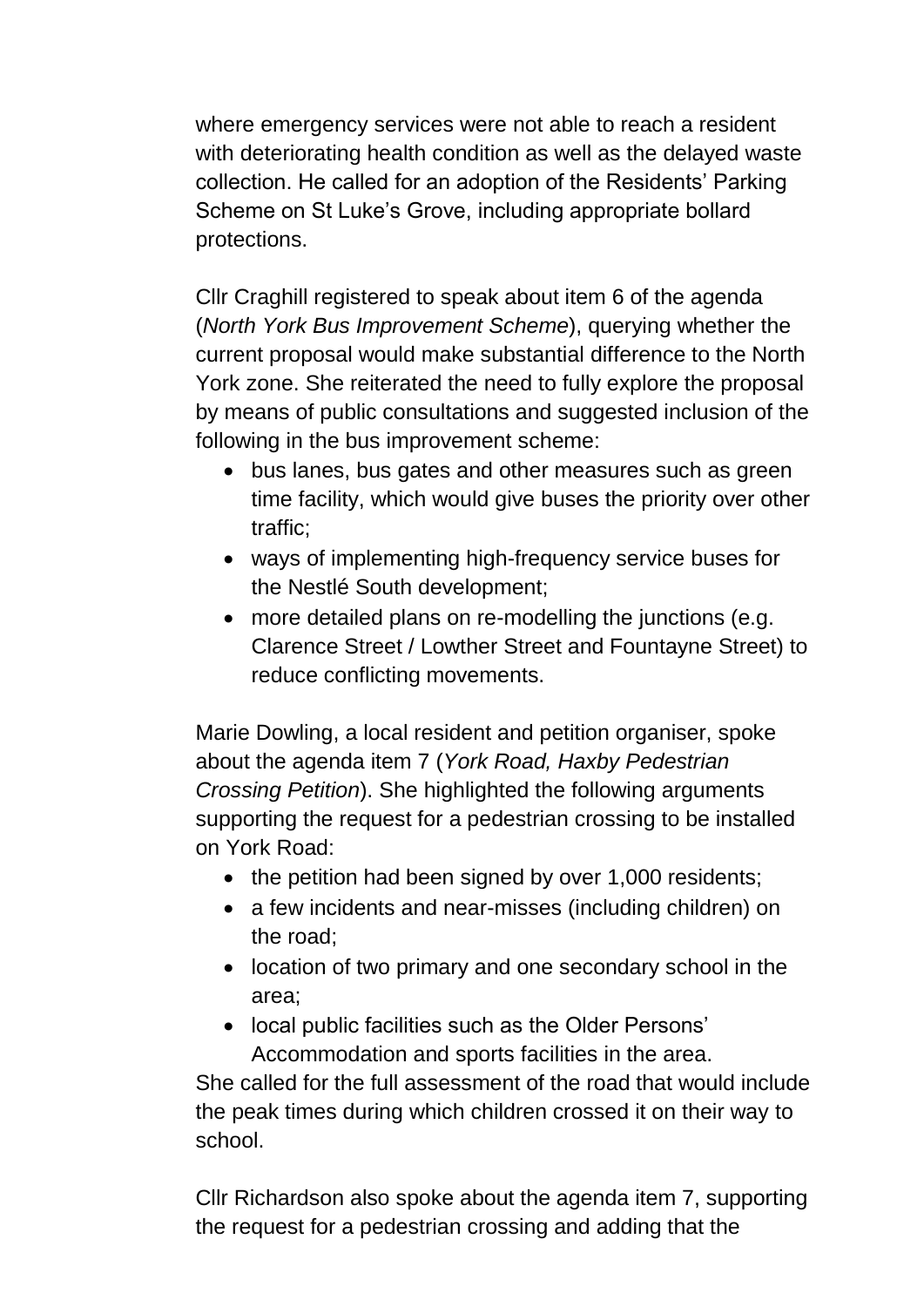nearest crossing was provided in the village which was not acceptable for the road of that size.

Cllr Mason then spoke in relation to item 4 of the agenda, calling for the TRO on Moorcroft Road to be deferred (i.e. to include it in the next review for further investigation) in light of the recent survey that aimed at gathering additional evidence that would help make the appropriate decision.

Julie Hughes also spoke in relation to the agenda item 4, specifically on the removal of the bay on St Olave's Road. She highlighted the following:

- removal of the parking bay had been proposed in 2016 and successfully objected to;
- there had been no problems or accidents in the area since the original request to remove it had been made in 2016;
- removal of the bay could result with faster traffic which could, in turn, increase the risk of accidents;
- the access to her drive would be more dangerous if the bay was removed;
- there were other bays on the street that were more appropriate to amend.

Cllr Cuthbertson spoke about the agenda item 7, reiterating that the petition that had been started by Marie Dowling was worth considering.

Arif Khalfe spoke in relation to the agenda item 5, stating that the discussions and reviews of the proposals in question had been taking place over the past four years. He expressed his disappointment that the Council did not take any tangible action since 2014 and called for an immediate implementation of the proposal described in the report.

Fourteen written representations had been received in advance of the meeting which were included in the agenda in form of a supplement.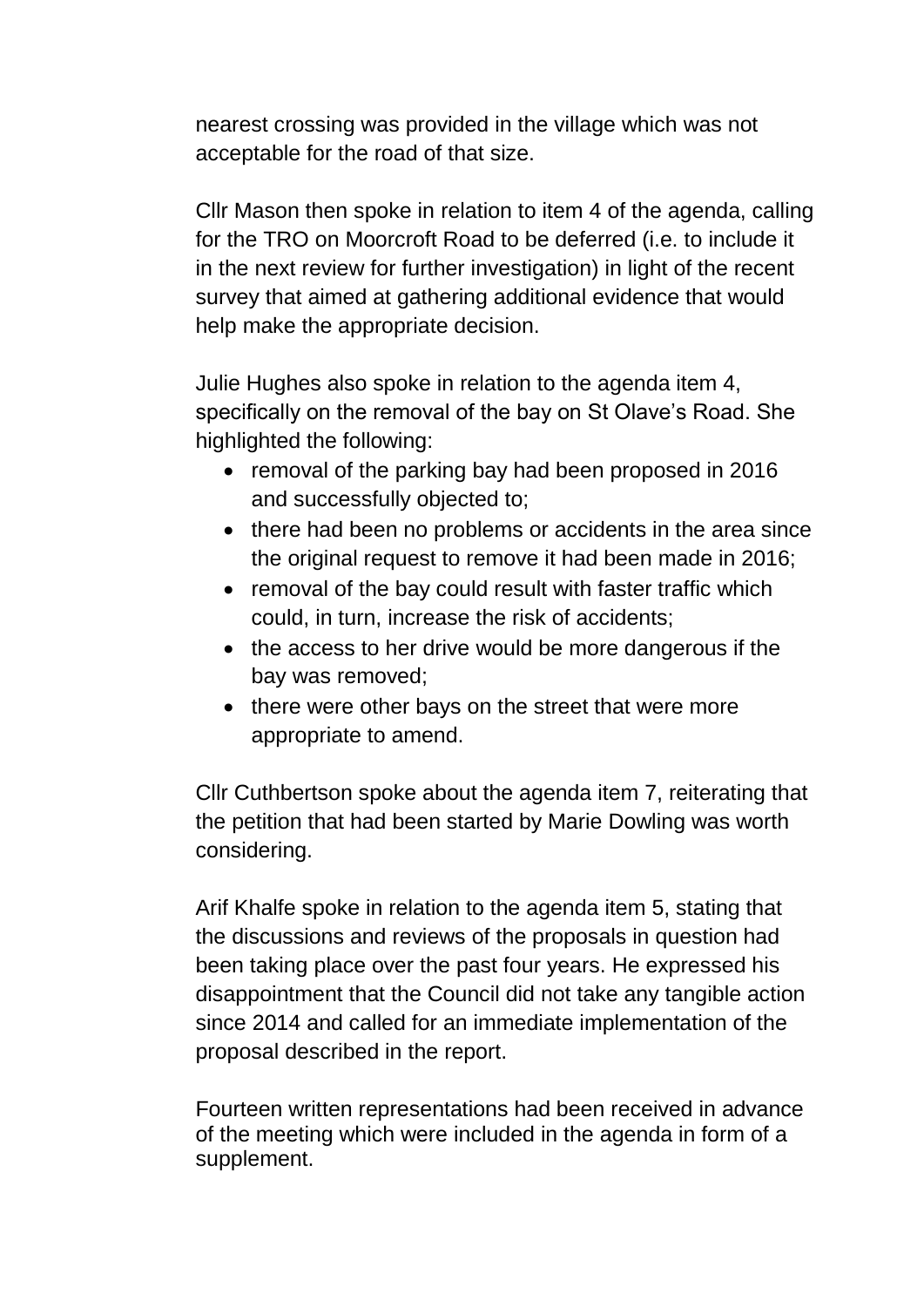## **83. Annual Review 2017/18 Traffic Regulation Order Representations**

The Executive Member considered a report with the representations that had been made during the formal advertising period for a set of Traffic Regulation Orders (TROs), which asked him to determine the course of action to take for the items that had been objected to. Those proposals had been approved for advertising by the Executive Member for Transport and Planning at the September 2017 meeting.

The Executive Member considered each TRO separately, taking into account the comments made by public speakers, Officers' recommendations as well as responses to the objections received. The following was noted:

- Dodsworth Avenue: a letter with objection had been received from a local residents' association. The letter suggested that a 24 hour both sides no waiting area was excessive and that other proposals would simply move the problem further along the street. It was reiterated that the proposals aimed at keeping junctions clear which would provide an increased opportunity for passing vehicles without significantly impacting on local residents and their visitors.
- a number of comments relating to the possibility of parking at the junctions were received. It was noted that, according to the Highway Code (UK), parking at the junctions was not allowed. Therefore, objections that had been received on that matter could not be deemed valid.

The Executive Member decided to amend the Officers' recommendations in relation to the following two cases:

• St Olave's Road: in light of public participation, Ward Councillors' support and the objections received, to take no action at that time but to reconsider the case if further concerns were raised and to take appropriate steps to bring the TRO restrictions in line with the conditions on the street on the opposite side of the road.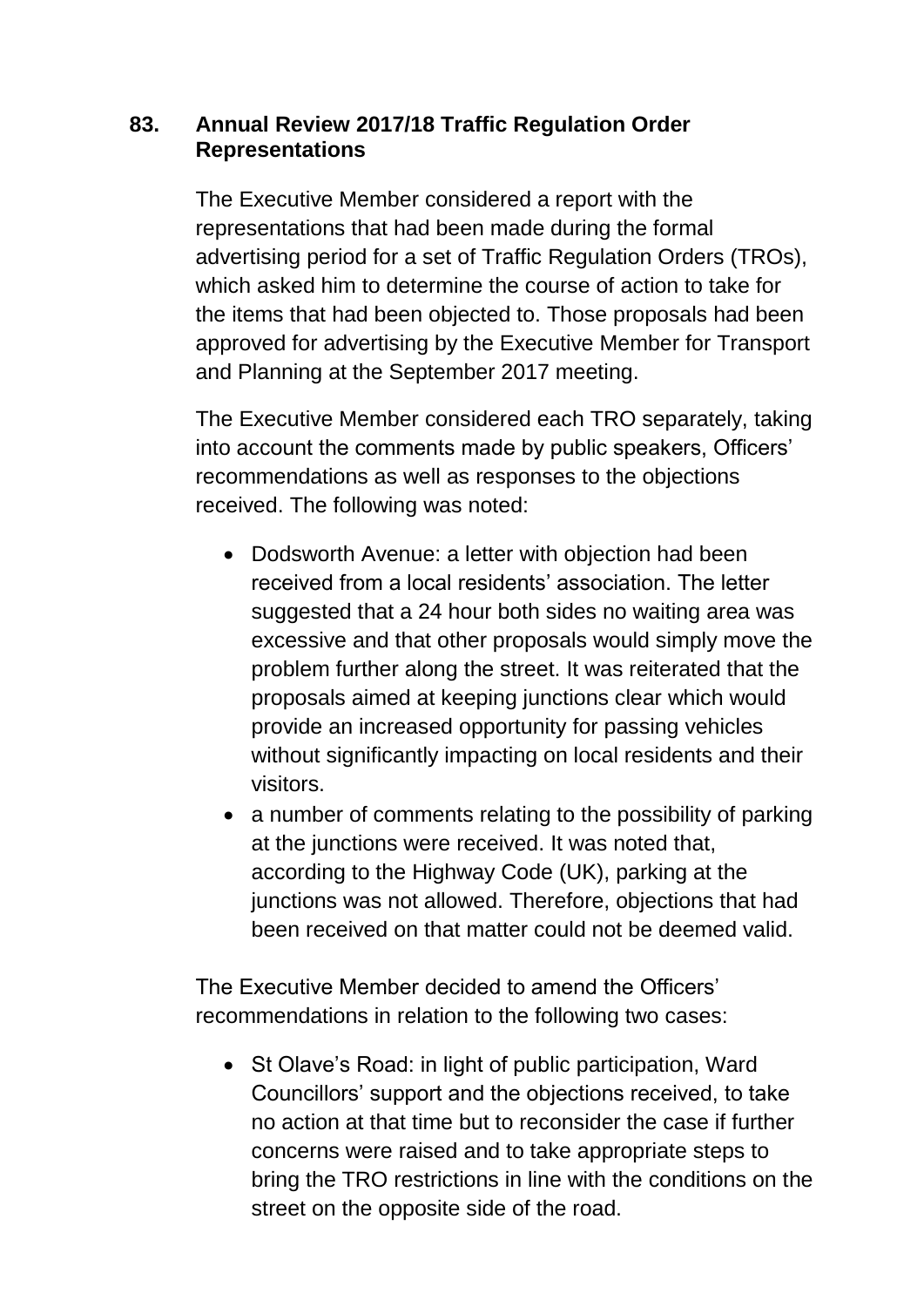• Moorcroft Road: in light of public participation, the objections received and Ward Councillors' request to delay the proposal until the survey results were known, to take no action at that time but to reconsider the case in the next annual review if further concerns were raised.

It was then

Resolved:

- a) That the following restrictions be implemented as advertised (see Annex B of the report):
	- St Olave's Road (amendment to time of residents' parking bay operation);
	- Barbican Mews:
	- Farrar Street:
	- Pasture Farm Close;
	- St Leonard's Place;
	- Windsor Drive / Ripley Gr;
	- Dodsworth Avenue (x5);
	- Melrosegate (near Harington Ave);
	- Redmires Cl. / Ebsay Dr;
	- Esk Drive;
	- White Rose Way Lay-by;
	- St James Place.
- b) That the following restrictions be implemented to a lesser extent than advertised (see Annex C of the report):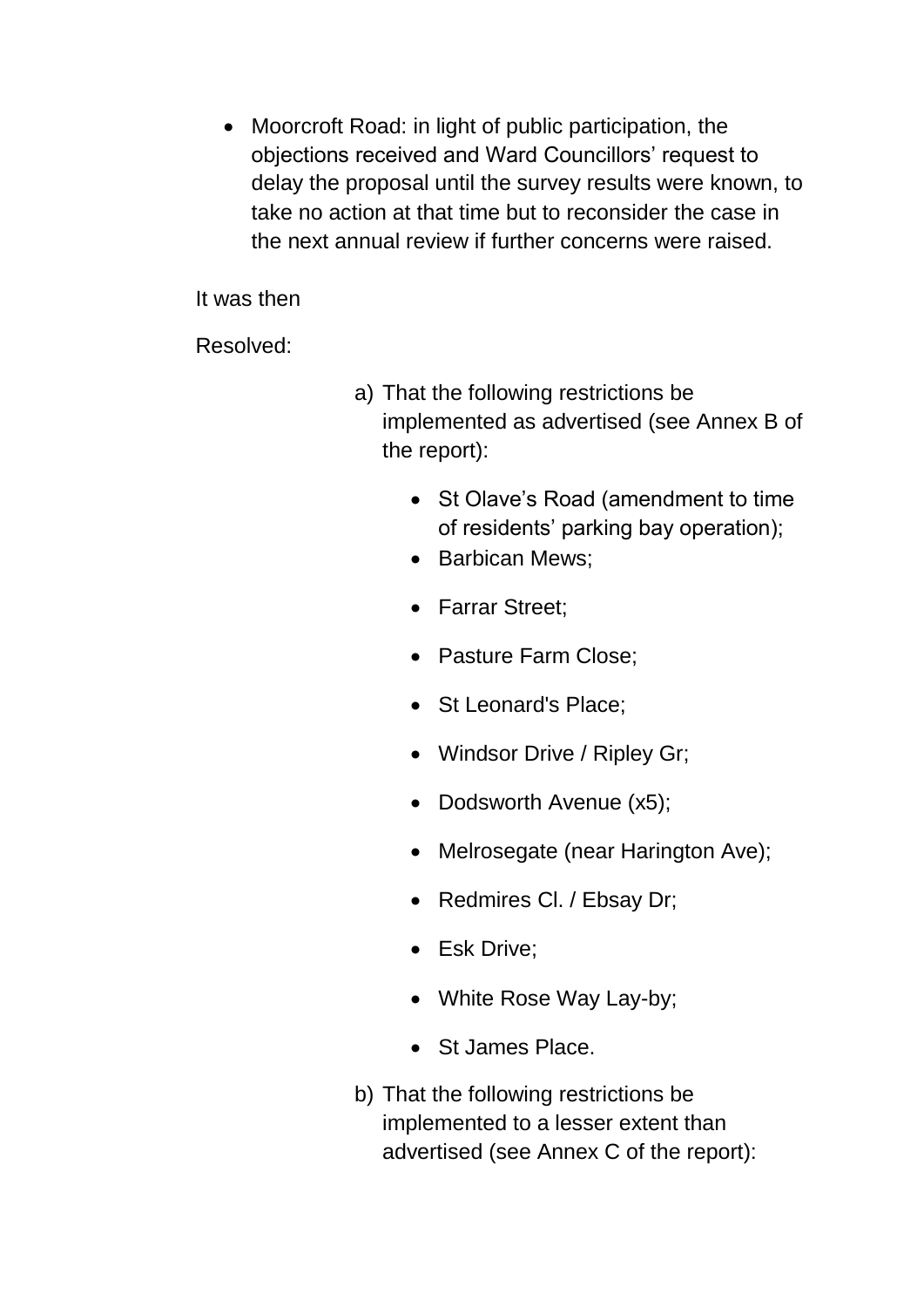- Copmanthorpe Ln/ Kirkwell;
- Main Street, Fulford;
- St Saviour's Place R43;
- Clifton Moor industrial estate;
- North Field Lane;
- The Village, Wigginton.
- c) That the objection for the following restrictions be upheld and no further action be taken OR that the following restrictions be included in the next review for further investigation (see Annex D of the report):
	- St Olave's Road (at the double bend);
	- Moorcroft Road;
	- Barlow Street;
	- Railway Terrace;
	- Shipton Road / Manor Lane;
	- Barley Rise, Strensall (shops);
	- Geldof Road.
- Reason: a) To resolve the concerns put forward in the original request for restrictions.

b) To try to resolve the issues brought to our attention and to respond to the concerns put forward during the advertising period.

c) To respond the concerns put forward in during the advertising period.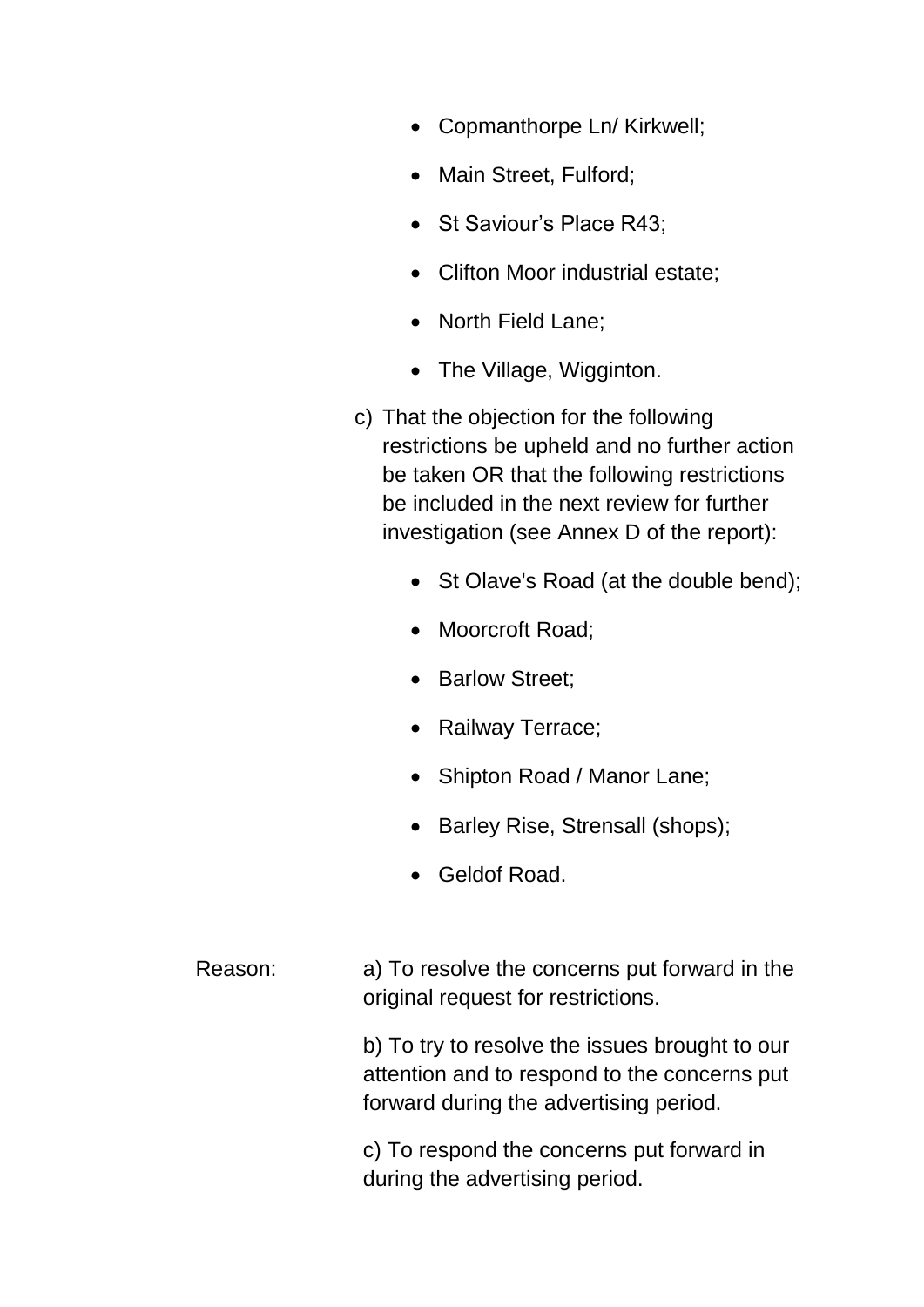## **84. Lumley Rd / St Luke's Grove Ward Committee Scheme, Parking Restrictions - Traffic Regulation Order**

The report providing details of objections raised to the recent advertisement of no waiting and no stopping restrictions on Lumley Road and St Luke's Grove (Clifton) was presented to the Executive Member. It was noted that the receipt of a petition requesting that the Residents' Parking Scheme (RPS) was offered as an alternative to the advertised restrictions had also been received.

The Executive Member acknowledged that the proposals had not been implemented since September 2016 when the initial meeting with residents had been held to discuss the relevant options. It was also acknowledged that 53% of the residents had not supported the introduction of RPS during the ballot held in November 2014. The Executive Member emphasised that the gap between those voting for and against the implementation in 2014 was minimal and that organising additional ballot would be an opportunity to highlight the concept and benefits of RPS to local residents.

With this in mind, it was

Resolved: That **Option 2**:

Acknowledge receipt of the petition and objections. Offer the residents of both streets a final ballot on the options of either providing residents' parking or implementing the proposals as advertised (Annex D of the report) with the minor amendments shown in Annex F of the report. Pre-approve the next step dependent on the result of the vote as set out below: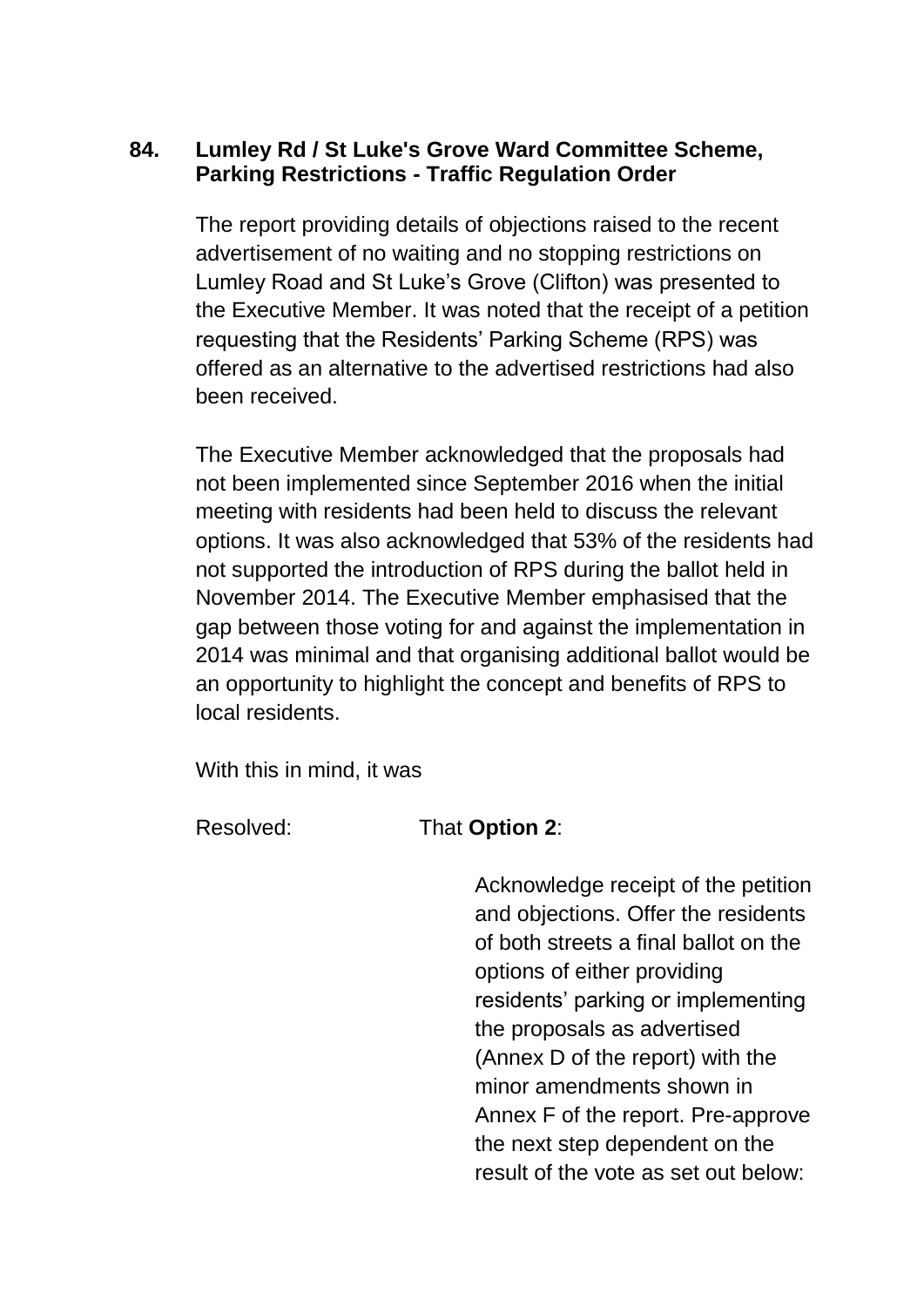- a) If residents' parking is favoured, approve advertisement of the Traffic Regulation Order (TRO) with any objections reported back to Executive Member Decision Session.
- b) If the restrictions scheme is favoured, approve making of the order and installation of the restrictions.

be approved.

Reason: To provide residents with an opportunity to make an informed decision as to how they would like to address the parking problems in their streets, following receipt of a petition calling for residents' parking.

#### **85. North York Bus Improvement Scheme**

The Executive Member considered a paper setting out a scheme to improve the reliability of bus services on Wigginton and Haxby Roads and requesting permission to go out to consultation on the scheme with local residents, businesses and other affected stakeholders.

The Executive Member agreed with the recommendations, noting in particular delays occurring during the hospital visiting times, when vehicles queuing to enter the hospital car park caused congestion on Wigginton Road. As a regular user of the number 6 bus, he disagreed with the suggestion that buses waited at the Fountayne Street stops for longer than necessary for passenger to board and alight, but accepted the need to improve conditions for pedestrians and cyclists as well as ongoing work with York District Hospital on overall traffic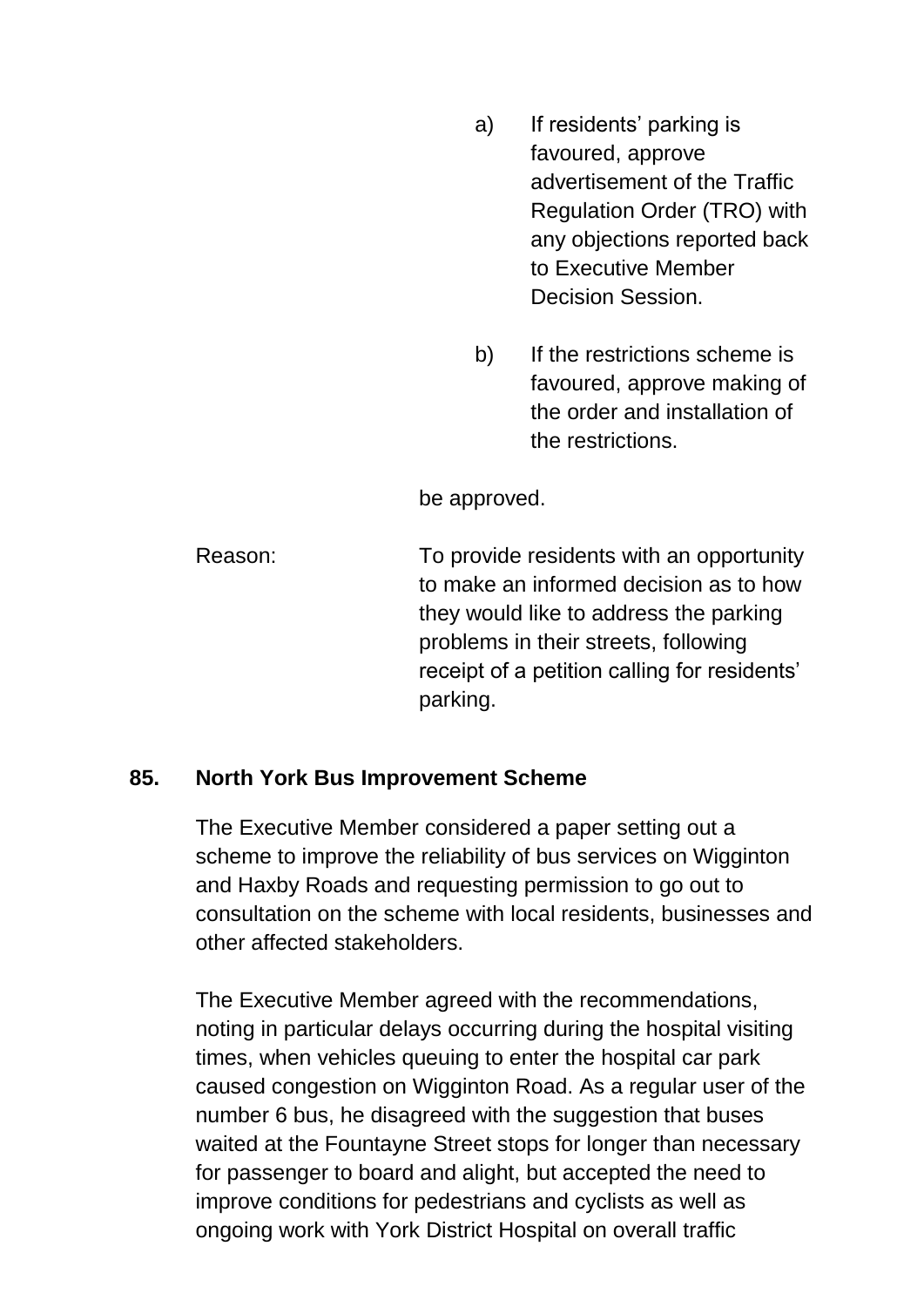reduction. The written representations had been submitted by York Cycle Campaign and York Bus Forum and it was confirmed that those organisations would be welcome to participate in any further public consultations on the scheme.

It was

| Resolved: | That permission for the further<br>development of the scheme set out in<br>this paper – specifically that the scheme<br>now goes forward to public consultation<br>and engineering development with a final<br>decision to be taken on whether to<br>proceed with the scheme after the<br>Summer – be given. |
|-----------|--------------------------------------------------------------------------------------------------------------------------------------------------------------------------------------------------------------------------------------------------------------------------------------------------------------|
| Reason:   | This will allow the scheme to be<br>delivered in early 2019.                                                                                                                                                                                                                                                 |

# **86. York Road, Haxby Pedestrian Crossing Petition**

A report acknowledging receipt of a 1052 signature petition requesting the provision of a zebra or pelican crossing on York Road (Haxby) was presented to the Executive Member. The report also sought approval for Officers to investigate whether a formal crossing would be appropriate using the current guidance and, if so, whether there was a suitable location for such a crossing on the section of the road in question.

The Executive Member thanked the Officers and the public participants for highlighting the concerns and it was

Resolved: That **Option 1**:

Acknowledge receipt of the petition and give approval to Officers to investigate whether a crossing is justified on the section of York Road as suggested and, if a